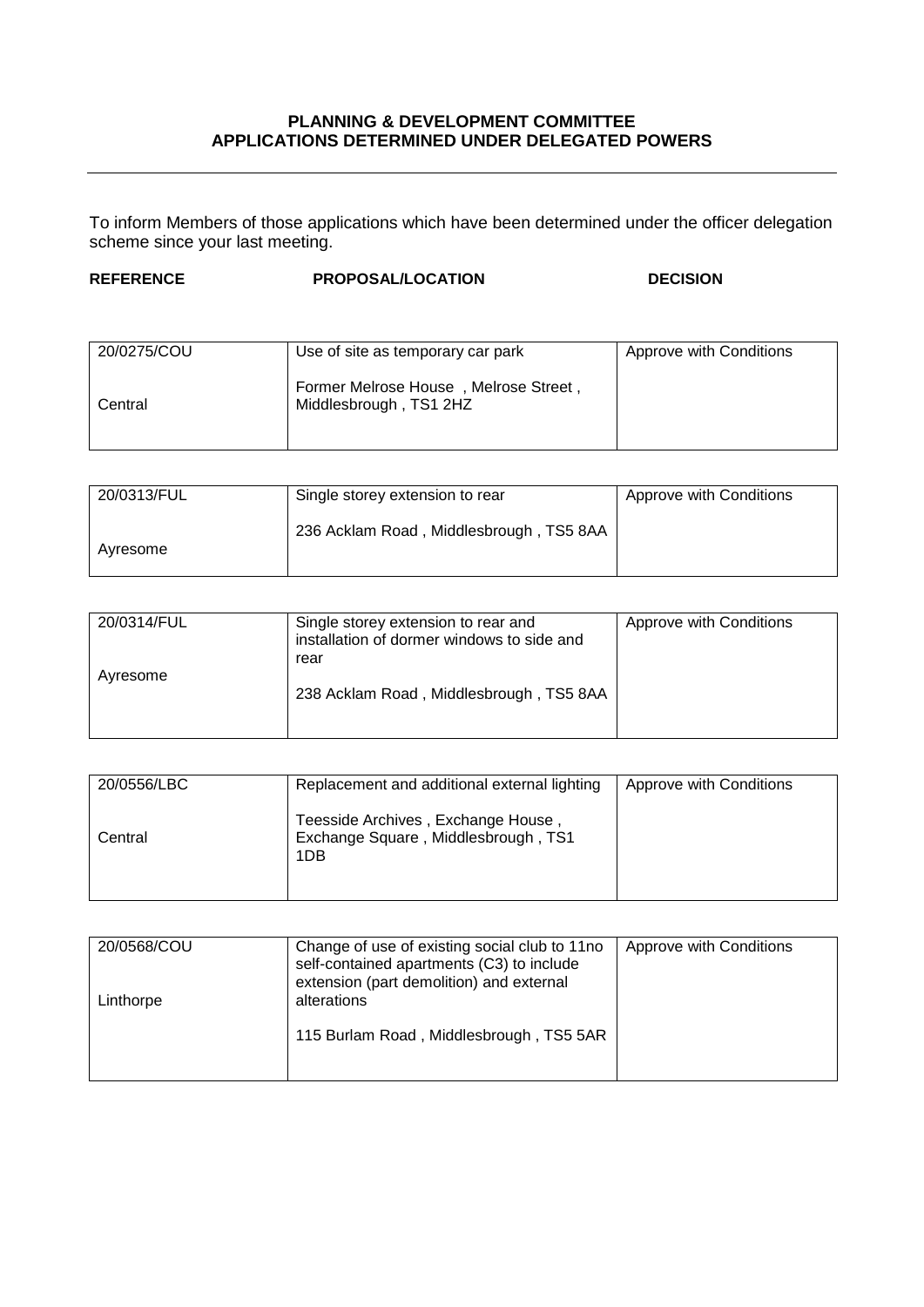| 20/0588/DIS<br><b>Newport</b> | Discharge of condition 3 (Ventilation & fume)<br>extraction) and condition 4 (Acoustic<br>assessment) on planning application<br>M/FP/0010/14/P | <b>Part Discharge Conditions</b> |
|-------------------------------|-------------------------------------------------------------------------------------------------------------------------------------------------|----------------------------------|
|                               | Unit 1A Forbes Building, 311 - 321 Linthorpe<br>Road, Middlesbrough, TS1 4AW                                                                    |                                  |

| 20/0589/FUL | Single storey extension to side               | Approve with Conditions |
|-------------|-----------------------------------------------|-------------------------|
| Park        | 3 Cheltenham Close, Middlesbrough, TS5<br>6LX |                         |

| 20/0597/FUL | Retrospective application for ground floor<br>extension of garage and hall to front and first<br>floor extension above garage | Refuse and enforce |
|-------------|-------------------------------------------------------------------------------------------------------------------------------|--------------------|
| Nunthorpe   | 12 Levington Wynd, Middlesbrough, TS7<br>0QD                                                                                  |                    |

| 20/0602/ADV    | 3no internally illuminated fascia signs and<br>2no externally illuminated projecting signs. | Approve with Conditions |
|----------------|---------------------------------------------------------------------------------------------|-------------------------|
| <b>Newport</b> | Unit 1A, Forbes Building, 311 - 321<br>Linthorpe Road, Middlesbrough, TS1 4AW               |                         |

| 20/0609/FUL | Single storey extension to rear               | Approve with Conditions |
|-------------|-----------------------------------------------|-------------------------|
| Park        | 26 Eastbourne Road, Middlesbrough, TS5<br>6QW |                         |

| 20/0610/COU        | Change of use of land as extension to<br>residential curtilage with erection of a<br>boundary fence | Approve with Conditions |
|--------------------|-----------------------------------------------------------------------------------------------------|-------------------------|
| <b>Marton West</b> | 46 Rushmere, Middlesbrough, TS8 9XL                                                                 |                         |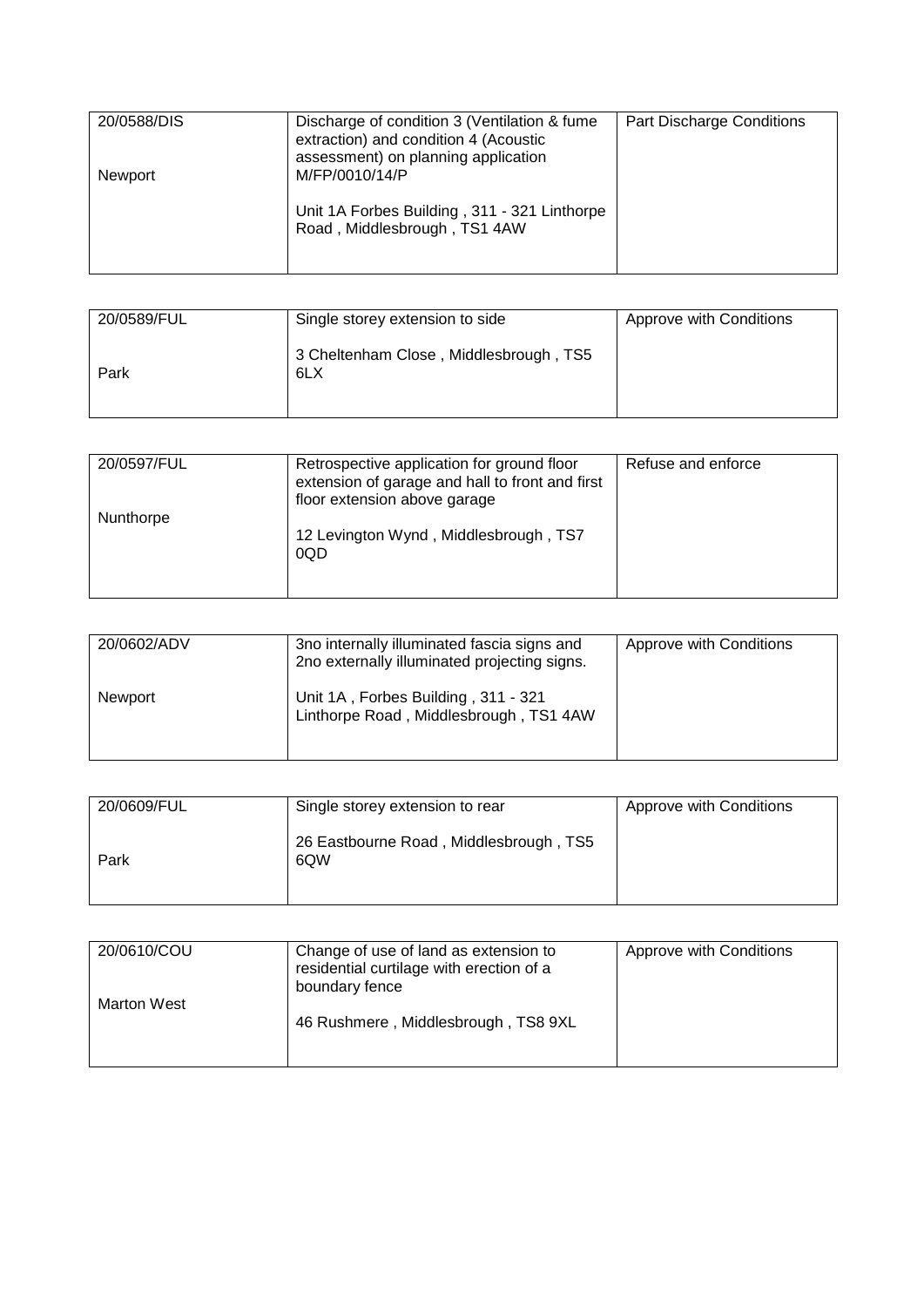| 20/0636/FUL | Change of use from shop (A1) to adult<br>gaming centre (Sui Generis) | Refused |
|-------------|----------------------------------------------------------------------|---------|
| Central     | 58 Linthorpe Road, Middlesbrough, TS1<br>1RA                         |         |

| 20/0655/COU   | Change of use from cafe $(E(b))$ to hot food<br>takeaway (sui generis) and flue to rear | Refused |
|---------------|-----------------------------------------------------------------------------------------|---------|
| North Ormesby | 63 Beaumont Road, Middlesbrough, TS3<br>6NW                                             |         |

| 20/0660/FUL | Two storey extension to side/rear and single | Approve with Conditions |
|-------------|----------------------------------------------|-------------------------|
|             | storey extension to rear (Demolition of      |                         |
|             | existing garage)                             |                         |
|             |                                              |                         |
| Ayresome    |                                              |                         |
|             | 37 Heythrop Drive, Middlesbrough, TS5        |                         |
|             | 8QB                                          |                         |
|             |                                              |                         |
|             |                                              |                         |

| 20/0666/FUL | Erection of fence at side                      | Approve with Conditions |
|-------------|------------------------------------------------|-------------------------|
| Nunthorpe   | 14 Collingham Drive, Middlesbrough, TS7<br>0GB |                         |

| 20/0669/COU | Part retrospective change of use of first floor<br>to restaurant $(E(b))$ and alterations to the<br>existing first floor extension to form function | Approve with Conditions |
|-------------|-----------------------------------------------------------------------------------------------------------------------------------------------------|-------------------------|
| Central     | room and remove the timber panelling to<br>replace with brickwork<br>184 Linthorpe Road, Middlesbrough, TS1<br>3RF                                  |                         |
|             |                                                                                                                                                     |                         |

| 20/0671/FUL | Replacement timber windows and door to<br>front         | Approve with Conditions |
|-------------|---------------------------------------------------------|-------------------------|
| Linthorpe   | 73 Cambridge Road, Linthorpe,<br>Middlesbrough, TS5 5NL |                         |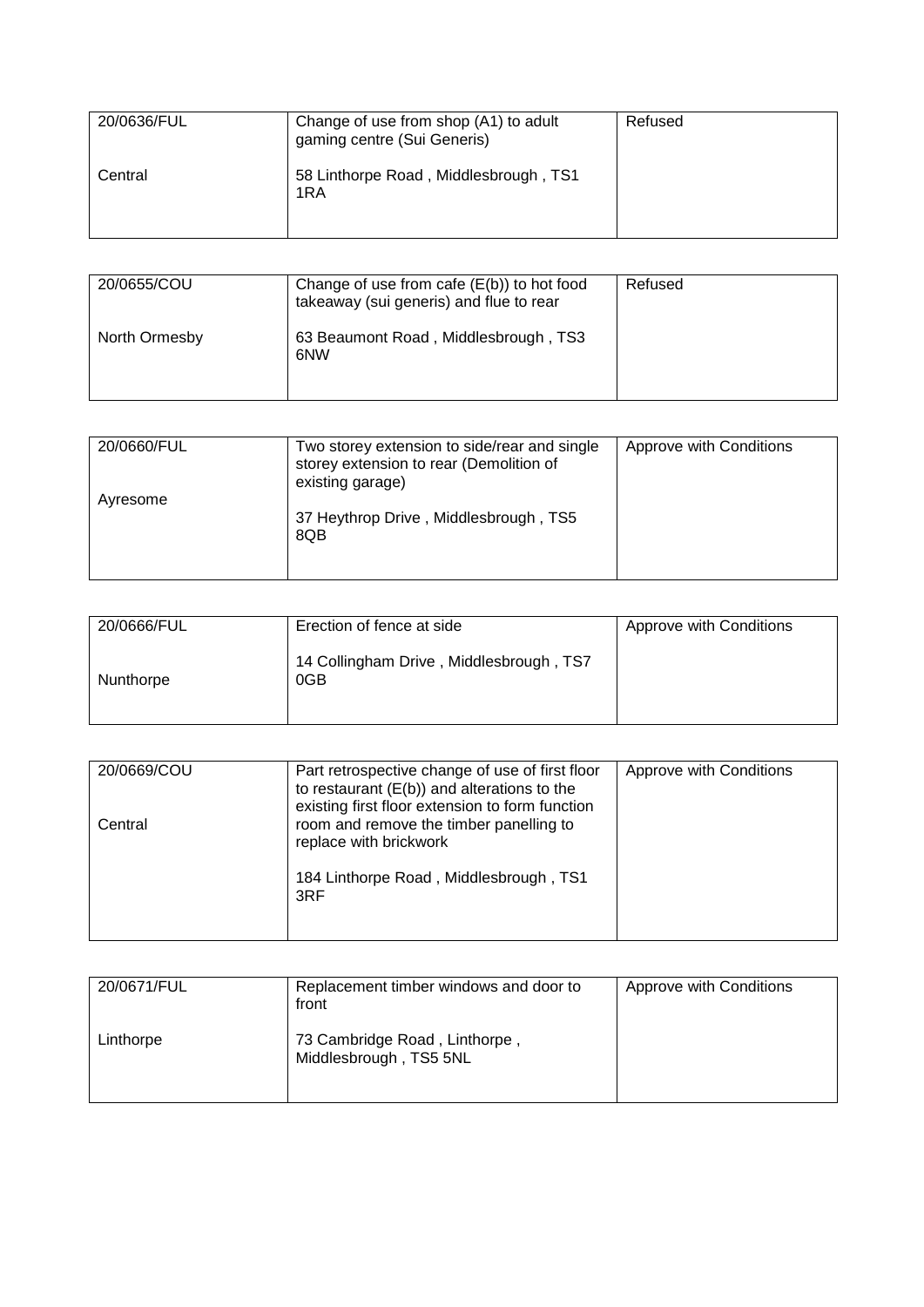| 20/0676/PNO | Installation of photovoltaic solar panels on<br>roof                | <b>Prior Notification Not</b><br>Required/No Obj |
|-------------|---------------------------------------------------------------------|--------------------------------------------------|
| Central     | Law Courts, Victoria Square, Albert Road,<br>Middlesbrough, TS1 2AS |                                                  |

| 20/0678/OUT        | Outline permission for residential<br>development (also retaining the single<br>residential property at Number 57) | Approve with Conditions |
|--------------------|--------------------------------------------------------------------------------------------------------------------|-------------------------|
| Park End/Beckfield | Former Firmhaul Garage Site And 57<br>Pritchett Road, Middlesbrough, TS3 0NG                                       |                         |

| 20/0686/FUL                  | Erection of glass veranda to rear               | Approve with Conditions |
|------------------------------|-------------------------------------------------|-------------------------|
| <b>Stainton And Thornton</b> | 42 De Havilland Wynd, Middlesbrough, TS8<br>9GQ |                         |

| 20/0695/COU | Change of use of land as extension to<br>residential curtilages | Approve with Conditions |
|-------------|-----------------------------------------------------------------|-------------------------|
| Ladgate     | 4,6 & 8 Keighley Avenue, Middlesbrough,<br><b>TS7 8SS</b>       |                         |

| 20/0701/FUL | Single storey extension to rear and<br>replacement dormer to front | Approve with Conditions |
|-------------|--------------------------------------------------------------------|-------------------------|
| Marton West | 14 De Brus Park, Middlesbrough, TS8 9RZ                            |                         |

| 20/0702/FUL   | Single storey extension to front    | Approve with Conditions |
|---------------|-------------------------------------|-------------------------|
| Coulby Newham | 50 Woodvale, Middlesbrough, TS8 0SJ |                         |

| 20/0703/DIS | Discharge of condition 6 (Noise Assessment)<br>on planning application 18/0447/FUL | <b>Full Discharge Conditions</b> |
|-------------|------------------------------------------------------------------------------------|----------------------------------|
| Park        | 406 Linthorpe Road, Middlesbrough, TS5<br>6HF                                      |                                  |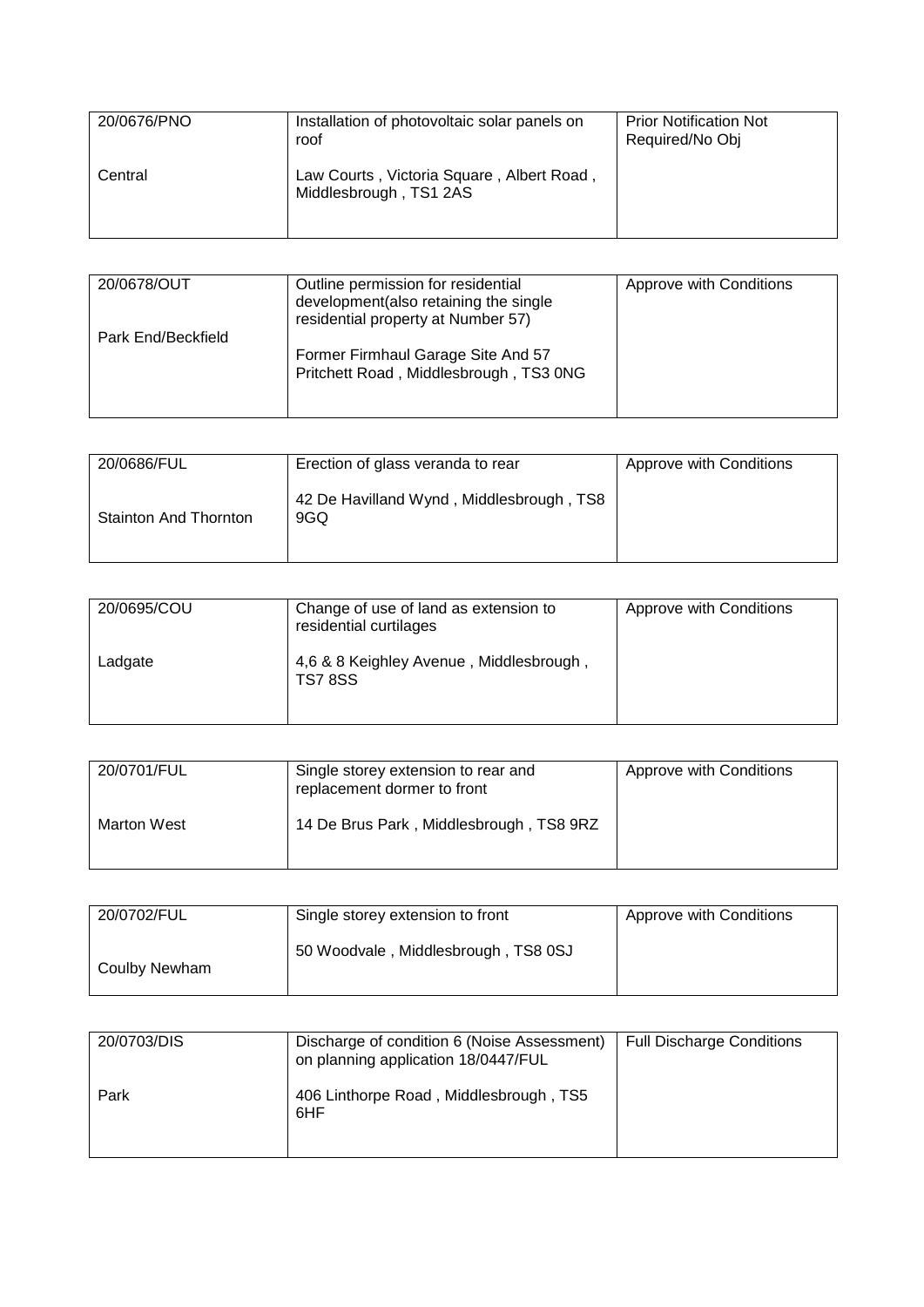| 20/0710/AMD         | Non material amendment to planning<br>application 20/0464/FUL for alterations to<br>internal layout | Approve |
|---------------------|-----------------------------------------------------------------------------------------------------|---------|
| Longlands/Beechwood | 23 Marton Grove Road, Middlesbrough,<br>TS4 2RQ                                                     |         |
|                     |                                                                                                     |         |

| 20/0711/FUL         | Single storey extension to side and rear | Approve with Conditions |
|---------------------|------------------------------------------|-------------------------|
| Longlands/Beechwood | 9 Bilsdale Road, Middlesbrough, TS4 2LQ  |                         |

| Single storey extension to rear                  | <b>Prior Notification Not</b><br>Required/No Obj |
|--------------------------------------------------|--------------------------------------------------|
| 22 Bournemouth Avenue, Middlesbrough,<br>TS3 0NH |                                                  |
|                                                  |                                                  |

| 20/0727/PNH        | Single storey extension at rear              | <b>Prior Notification Not</b><br>Required/No Obj |
|--------------------|----------------------------------------------|--------------------------------------------------|
| Park End/Beckfield | 28 Penistone Road, Middlesbrough, TS3<br>0DF |                                                  |

| 20/0726/FUL | Single storey extension at rear     | Approve with Conditions |
|-------------|-------------------------------------|-------------------------|
| Linthorpe   | 9 Eton Road, Middlesbrough, TS5 5EP |                         |

| 20/0734/FUL | Single storey extension to front        | Approve with Conditions |
|-------------|-----------------------------------------|-------------------------|
| Nunthorpe   | 43 Bedford Road, Middlesbrough, TS7 0BY |                         |

| 20/0744/PNH | Single storey extension to rear           | <b>Prior Notification Not</b><br>Required/No Obj |
|-------------|-------------------------------------------|--------------------------------------------------|
| Acklam      | 12 Britain Avenue, Middlesbrough, TS5 7AT |                                                  |

| 20/0765/PNH | Single storey extension at rear      | <b>Prior Notification Not</b> |
|-------------|--------------------------------------|-------------------------------|
|             | 17 The Croft, Middlesbrough, TS7 8DY | Required/No Obj               |
| Marton West |                                      |                               |